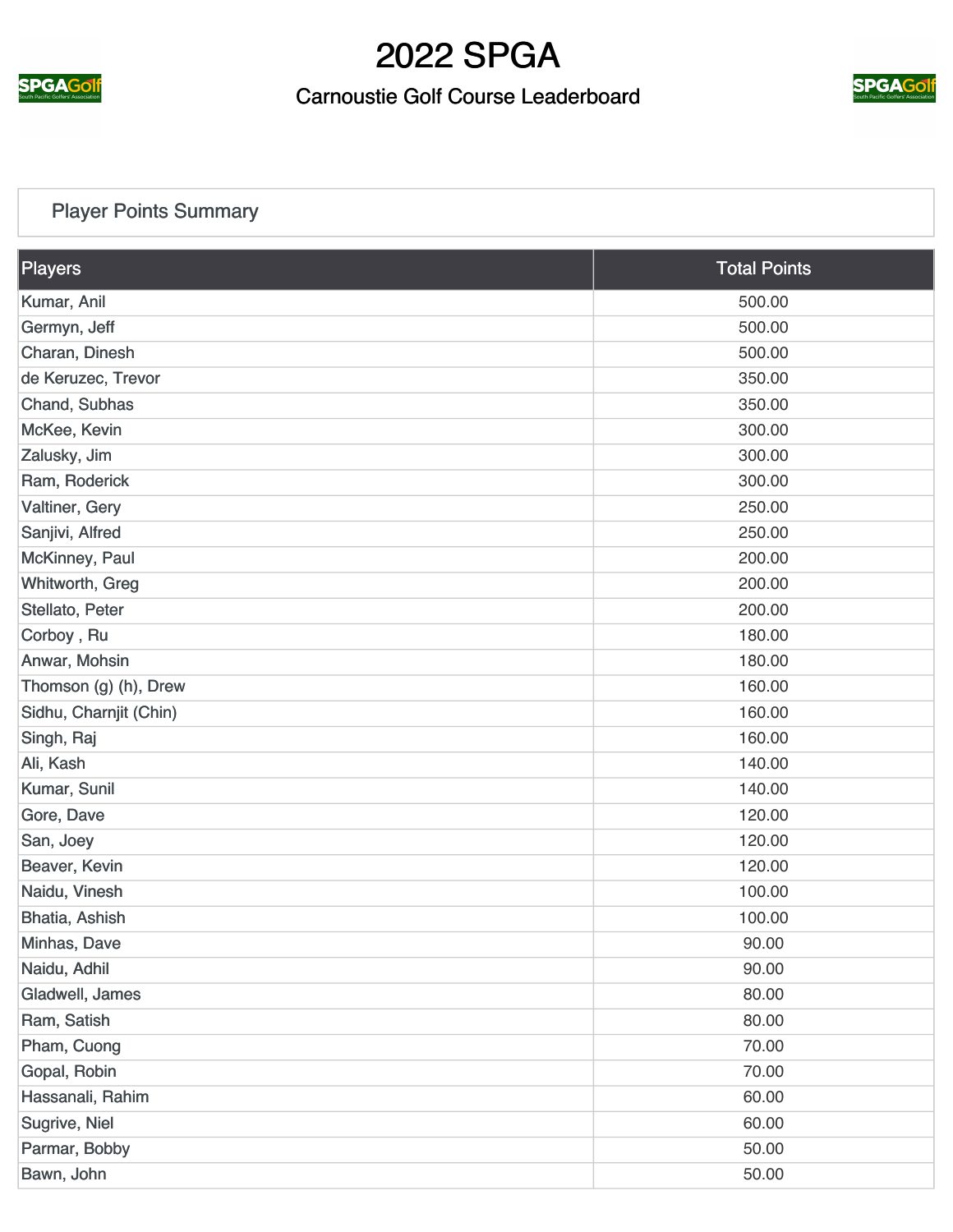

### Carnoustie Golf Course Leaderboard



| Prahalad, Jag       | 40.00   |
|---------------------|---------|
| Ram, Sanjay         | 40.00   |
| Ahmed, Staq         | 30.00   |
| Murti, Raj          | 30.00   |
| Pham, Jimmy         | 25.00   |
| <b>Total Points</b> | 6745.00 |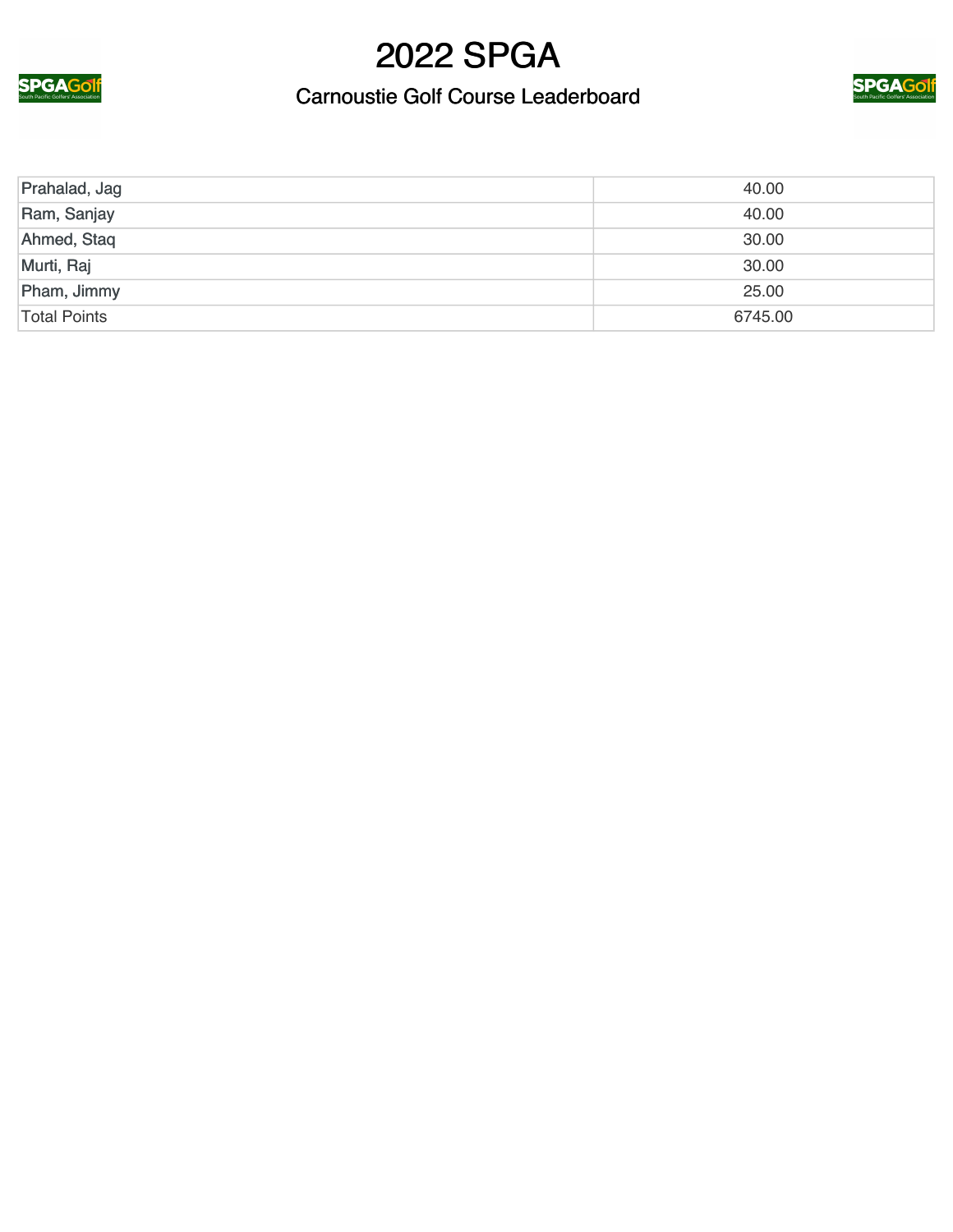

### Carnoustie Golf Course Leaderboard



## [Gross A Flight \(14.6+\) Gross & Net - A Flight \(14.6+\)](https://static.golfgenius.com/v2tournaments/2537840?called_from=&round_index=7)

| Pos.                                   | Player                                           | To Par<br><b>Gross</b> | <b>Total</b><br><b>Gross</b> | <b>Points</b> |
|----------------------------------------|--------------------------------------------------|------------------------|------------------------------|---------------|
| $\mathbf{1}$                           | <b>*</b> Kumar, Anil<br>Canada                   | $+16$                  | 87                           | 500.00        |
| $- -$                                  | <b>E</b> Chand, Subhas<br>Fiji                   | $+19$                  | 90                           |               |
| 2                                      | <b>I</b> Ram, Roderick<br>Canada                 | $+20$                  | 91                           | 300.00        |
| 3                                      | <b>I</b> Vhitworth, Greg<br>Canada               | $+20$                  | 91                           | 200.00        |
| 4                                      | Sidhu, Charnjit (Chin)<br>Canada                 | $+20$                  | 91                           | 160.00        |
| $- -$                                  | Sanjivi, Alfred<br>Fiji                          | $+20$                  | 91                           |               |
| 5                                      | <b>I</b> Beaver, Kevin<br>Canada                 | $+20$                  | 91                           | 120.00        |
| $- -$                                  | <sup>**</sup> : Corboy, Ru<br><b>New Zealand</b> | $+21$                  | 92                           |               |
| $-$                                    | <b>I</b> Naidu, Vinesh<br>Canada                 | $+23$                  | 94                           |               |
| 6                                      | I Minhas, Dave<br>Canada                         | $+23$                  | 94                           | 90.00         |
| $-$                                    | <b>I</b> Ali, Kash<br>Canada                     | $+26$                  | 97                           |               |
| $\overline{7}$                         | I Gopal, Robin<br>Canada                         | $+26$                  | 97                           | 70.00         |
| $-$                                    | Gladwell, James<br>Canada                        | $+27$                  | 98                           |               |
| 8                                      | Parmar, Bobby<br>Canada                          | $+27$                  | 98                           | 50.00         |
| $-$                                    | <b>I</b> Prahalad, Jag<br>Canada                 | $+28$                  | 99                           |               |
| --                                     | <b>I</b> Sugrive, Niel<br>Canada                 | $+36$                  | 107                          |               |
| 9                                      | <b>I</b> Ahmed, Staq<br>Canada                   | $+44$                  | 115                          | 30.00         |
| <b>Total Points Allocated: 1520.00</b> |                                                  |                        |                              |               |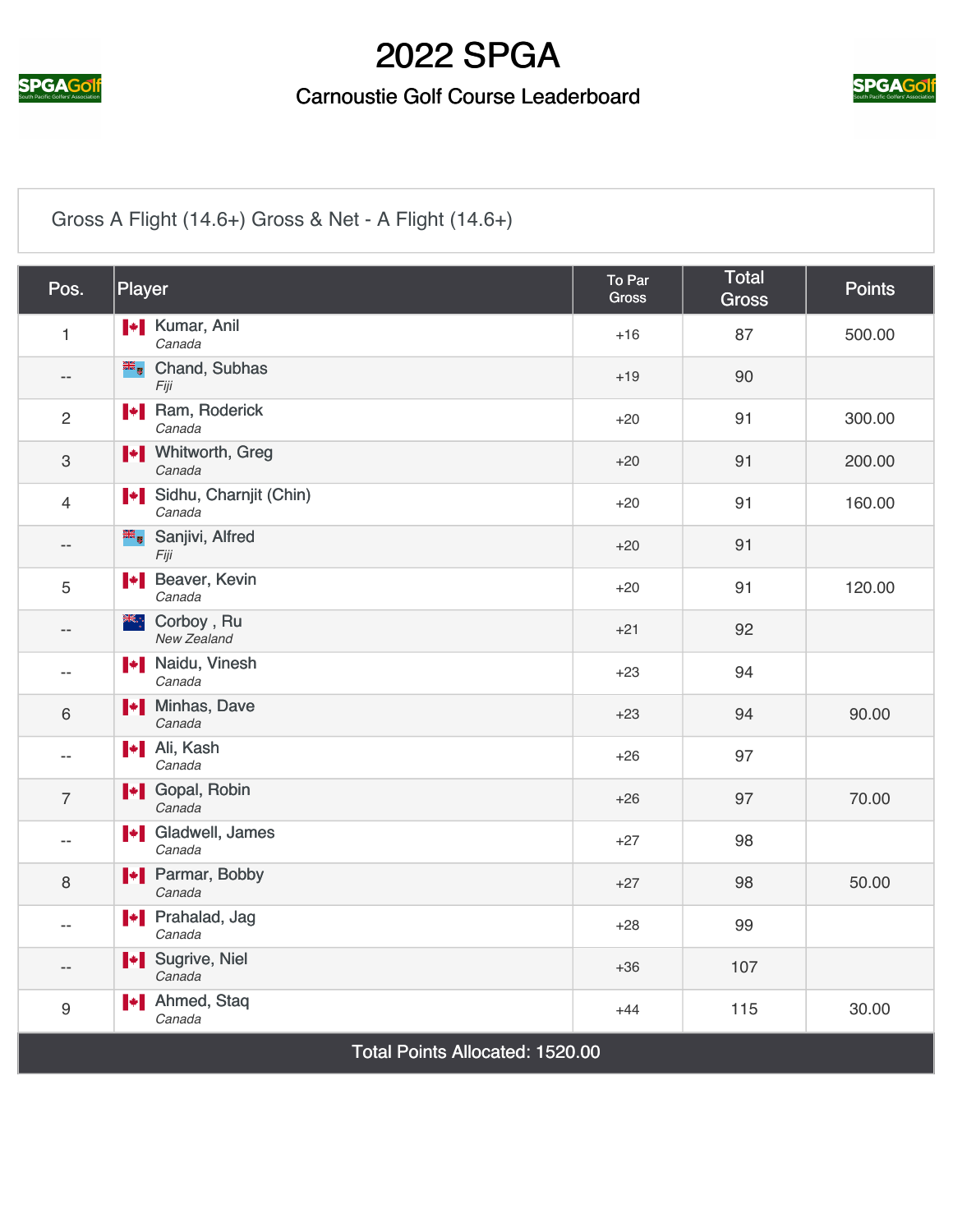

### Carnoustie Golf Course Leaderboard



## [Net A Flight \(14.6+\) Gross & Net - A Flight \(14.6+\)](https://static.golfgenius.com/v2tournaments/2537841?called_from=&round_index=7)

| Pos.                                   | Player                                    | To Par<br><b>Net</b> | <b>Total</b><br><b>Net</b> | <b>Points</b> |
|----------------------------------------|-------------------------------------------|----------------------|----------------------------|---------------|
| $\mathbf{1}$                           | <b>E</b> Chand, Subhas<br>Fiji            | $-1$                 | 70                         | 350.00        |
| $-$                                    | <b>I</b> Kumar, Anil<br>Canada            | E                    | 71                         |               |
| $\overline{2}$                         | Sanjivi, Alfred<br>Fiji                   | $+1$                 | 72                         | 250.00        |
| $-$                                    | <b>I</b> ◆ Mhitworth, Greg<br>Canada      | $+2$                 | 73                         |               |
| $\ensuremath{\mathsf{3}}$              | <sup>**</sup> ∴ Corboy, Ru<br>New Zealand | $+2$                 | 73                         | 180.00        |
| $\overline{4}$                         | <b>I</b> Ali, Kash<br>Canada              | $+3$                 | 74                         | 140.00        |
| $\sqrt{5}$                             | Naidu, Vinesh<br>Canada                   | $+4$                 | 75                         | 100.00        |
| 6                                      | <b>I</b> Gladwell, James<br>Canada        | $+4$                 | 75                         | 80.00         |
| $\overline{7}$                         | I Sugrive, Niel<br>Canada                 | $+4$                 | 75                         | 60.00         |
| --                                     | Beaver, Kevin<br>Canada                   | $+4$                 | 75                         |               |
| 8                                      | <b>I</b> Prahalad, Jag<br>Canada          | $+5$                 | 76                         | 40.00         |
| $\overline{\phantom{a}}$               | <b>Nam, Roderick</b><br>Canada            | $+6$                 | 77                         |               |
| $-$                                    | Parmar, Bobby<br>Canada                   | $+6$                 | 77                         |               |
| $-$                                    | Sidhu, Charnjit (Chin)<br>Canada          | $+6$                 | 77                         |               |
| $-$                                    | <b>I</b> Minhas, Dave<br>Canada           | $+9$                 | 80                         |               |
| $-$                                    | I Gopal, Robin<br>Canada                  | $+12$                | 83                         |               |
| $-$                                    | <b>I</b> Ahmed, Staq<br>Canada            | $+15$                | 86                         |               |
| <b>Total Points Allocated: 1200.00</b> |                                           |                      |                            |               |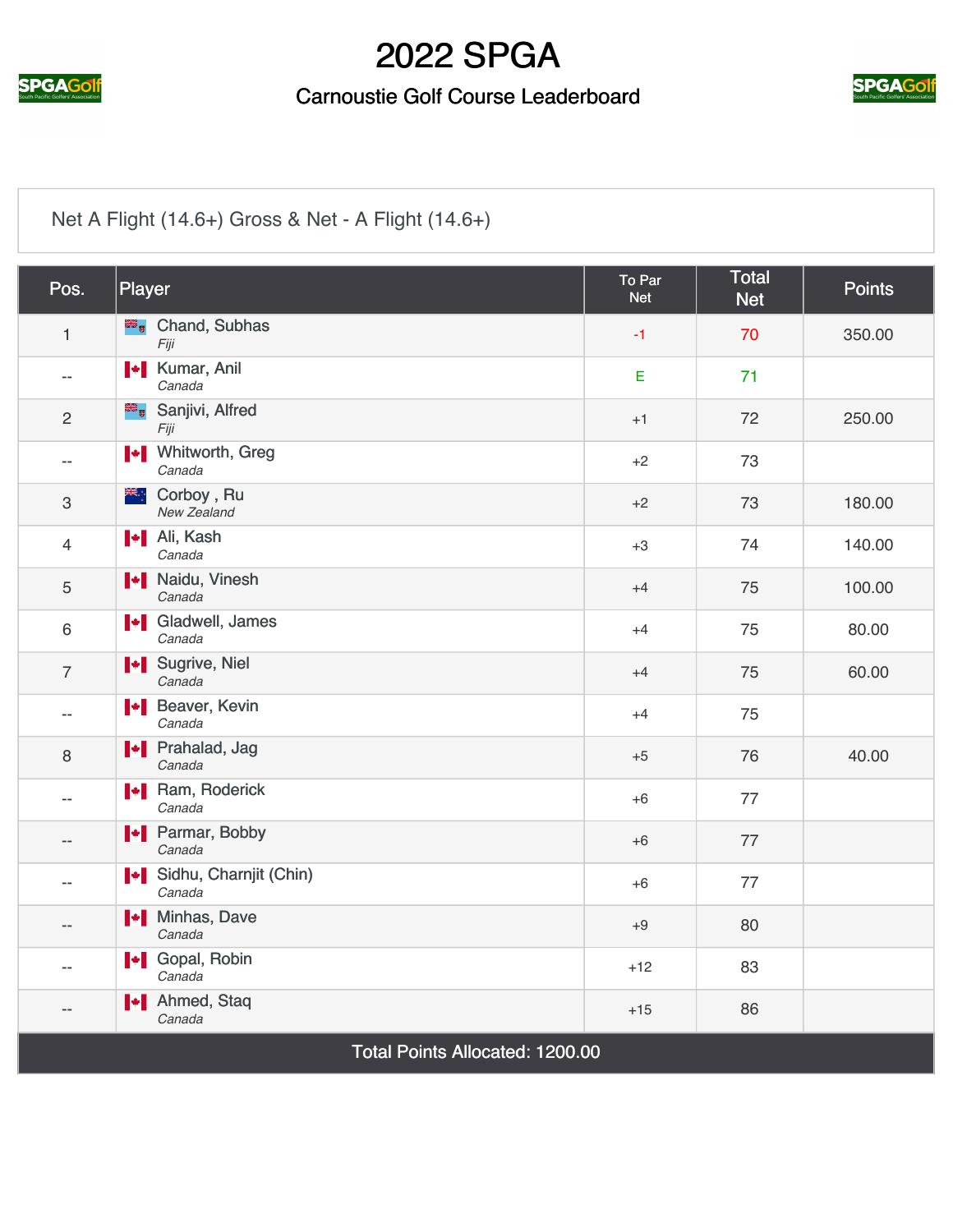

### Carnoustie Golf Course Leaderboard



[Gross Champ Flight \(0 - 14.5\) Gross & Net - Champ Flight \(0 - 14.5\)](https://static.golfgenius.com/v2tournaments/2537867?called_from=&round_index=7)

| Pos.            | Player                                                             | To Par<br><b>Gross</b>   | Total<br><b>Gross</b> | <b>Points</b> |
|-----------------|--------------------------------------------------------------------|--------------------------|-----------------------|---------------|
| 1               | <b>I</b> Charan, Dinesh<br>Canada                                  | $+7$                     | 78                    | 500.00        |
| $\overline{c}$  | X Zalusky, Jim<br>Scotland                                         | $+8$                     | 79                    | 300.00        |
| 3               | Stellato, Peter<br>Canada                                          | $+9$                     | 80                    | 200.00        |
| $\overline{4}$  | I Singh, Raj<br>Canada                                             | $+9$                     | 80                    | 160.00        |
| --              | Anwar, Mohsin<br>$ {\bf c}^{\scriptscriptstyle \top} $<br>Pakistan | $+9$                     | 80                    |               |
| $- -$           | Valtiner, Gery<br>Austria                                          | $+12$                    | 83                    |               |
| $-$             | de Keruzec, Trevor<br><b>TERRIT</b><br>France                      | $+13$                    | 84                    |               |
| --              | <b>E</b> Kumar, Sunil<br>Fiji                                      | $+13$                    | 84                    |               |
| 5               | ×,<br>San, Joey<br>Fiji                                            | $+14$                    | 85                    | 120.00        |
| 6               | I Naidu, Adhil<br>Canada                                           | $+15$                    | 86                    | 90.00         |
| $\overline{7}$  | <b>I</b> Pham, Cuong<br>Canada                                     | $+15$                    | 86                    | 70.00         |
| ÷               | <b>E</b> , Ram, Satish<br>Fiji                                     | $+16$                    | 87                    |               |
| ÷               | H Bhatia, Ashish<br>Canada                                         | $+16$                    | 87                    |               |
| 8               | I + Bawn, John<br>Canada                                           | $+16$                    | 87                    | 50.00         |
| --              | <b>E</b> Ram, Sanjay<br>Fiji                                       | $+17$                    | 88                    |               |
| --              | Hassanali, Rahim<br>Uganda                                         | $+19$                    | 90                    |               |
| 9               | I Murti, Raj<br>Canada                                             | $+19$                    | 90                    | 30.00         |
| --              | <b>I</b> Pham, Jimmy<br>Canada                                     | $+20$                    | 91                    |               |
| T <sub>10</sub> | <b>+</b> Parmar, Mandy<br>Canada                                   | $\overline{\phantom{a}}$ | <b>NS</b>             |               |
| T <sub>10</sub> | I Jagdatt, Avin<br>Canada                                          |                          | <b>NS</b>             |               |
| T <sub>10</sub> | <b>I</b> Angus, Jordan<br>Canada                                   | ÷,                       | <b>NS</b>             |               |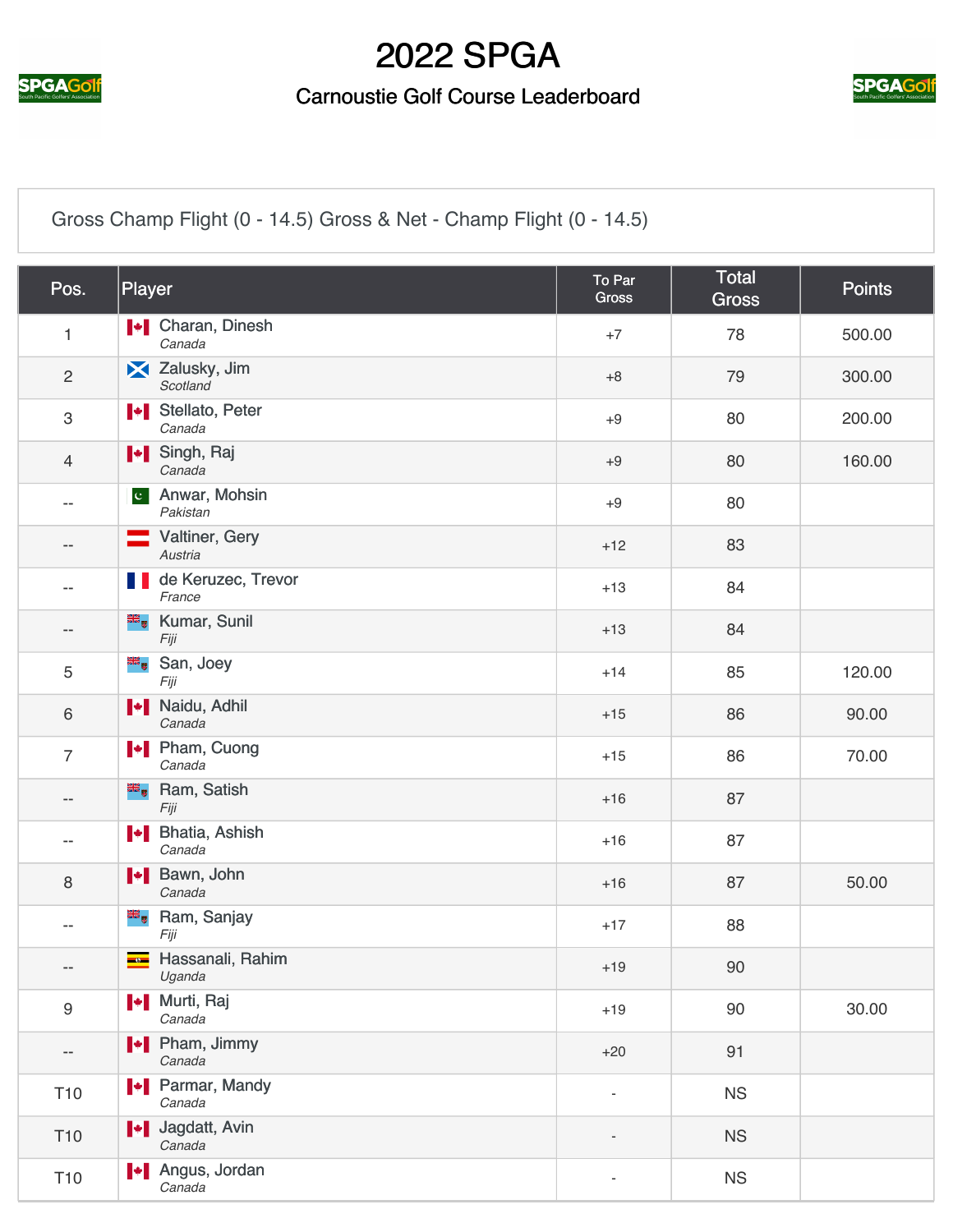

Carnoustie Golf Course Leaderboard



Total Points Allocated: 1520.00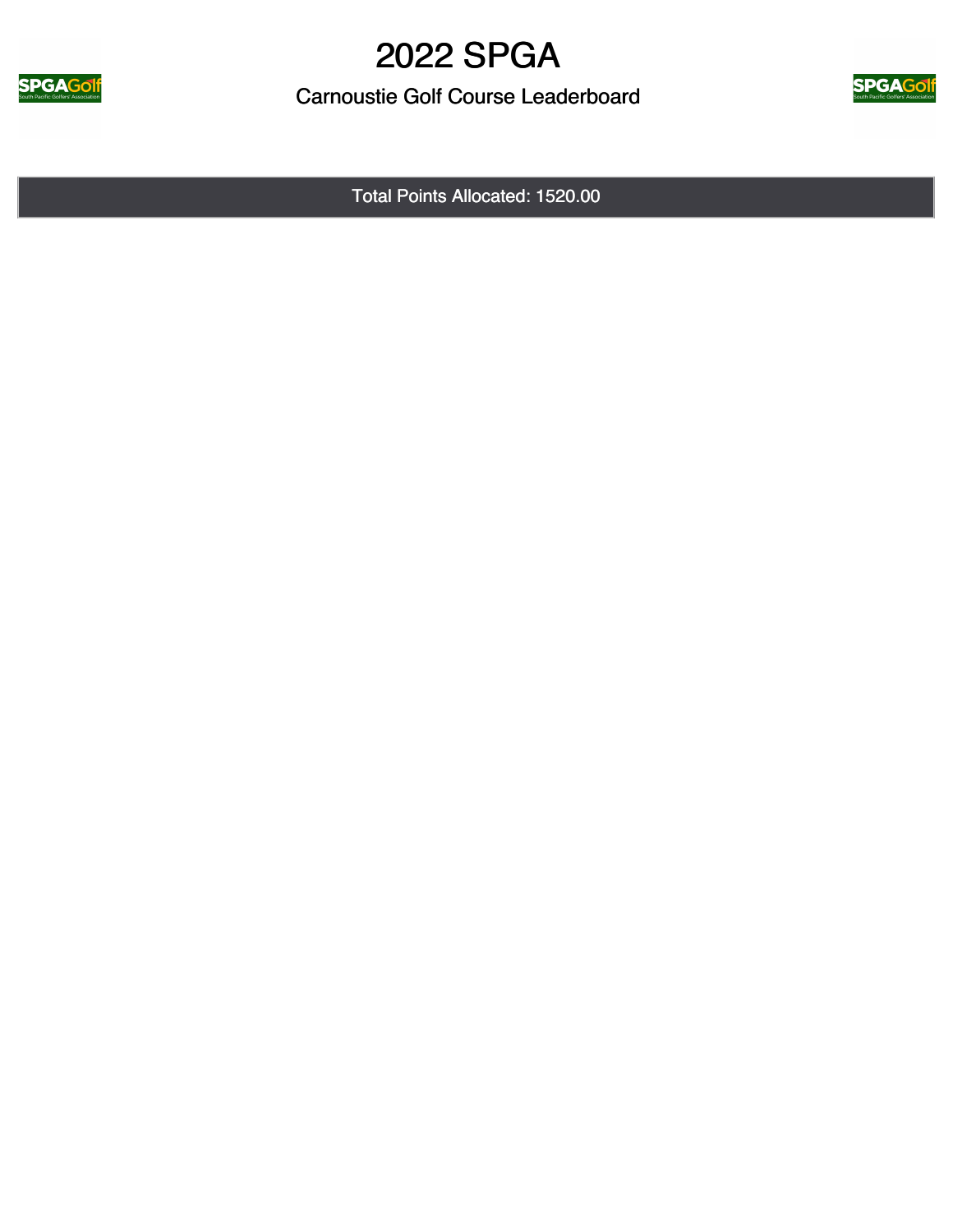

### Carnoustie Golf Course Leaderboard



[Net Champ Flight \(0 - 14.5\) Gross & Net - Champ Flight \(0 - 14.5\)](https://static.golfgenius.com/v2tournaments/2537868?called_from=&round_index=7)

| Pos.                      | Player                                    | To Par<br><b>Net</b> | <b>Total</b><br><b>Net</b> | <b>Points</b> |
|---------------------------|-------------------------------------------|----------------------|----------------------------|---------------|
| $\mathbf{1}$              | <b>de Keruzec, Trevor</b><br>France       | $-1$                 | 70                         | 350.00        |
| $\overline{2}$            | Valtiner, Gery<br>$\equiv$<br>Austria     | $+1$                 | 72                         | 250.00        |
| $\ensuremath{\mathsf{3}}$ | Anwar, Mohsin<br> c <br>Pakistan          | $+2$                 | 73                         | 180.00        |
| --                        | <b>I</b> Charan, Dinesh<br>Canada         | $+2$                 | 73                         |               |
| $\overline{4}$            | <b>E</b> Kumar, Sunil<br>Fiji             | $+3$                 | 74                         | 140.00        |
| $\sqrt{5}$                | <b>I+</b> Bhatia, Ashish<br>Canada        | $+3$                 | 74                         | 100.00        |
| --                        | Stellato, Peter<br>Canada                 | $+4$                 | 75                         |               |
| $\qquad \qquad -$         | I Singh, Raj<br>Canada                    | $+4$                 | 75                         |               |
| $\qquad \qquad -$         | San, Joey<br>Fiji                         | $+4$                 | 75                         |               |
| $\qquad \qquad -$         | X Zalusky, Jim<br>Scotland                | $+4$                 | 75                         |               |
| $\,6$                     | Ram, Satish<br>äk,<br>Fiji                | $+6$                 | 77                         | 80.00         |
| $\overline{7}$            | Hassanali, Rahim<br>$-2$<br>Uganda        | $+6$                 | 77                         | 60.00         |
| $\qquad \qquad -$         | I Pham, Cuong<br>Canada                   | $+6$                 | 77                         |               |
| 8                         | <b>E</b> <sub>o</sub> Ram, Sanjay<br>Fiji | $+6$                 | 77                         | 40.00         |
| $\qquad \qquad -$         | <b>+</b> Bawn, John<br>Canada             | $+7$                 | 78                         |               |
| $- -$                     | Naidu, Adhil<br>Canada                    | $+8$                 | 79                         |               |
| $\qquad \qquad -$         | I Murti, Raj<br>Canada                    | $+8$                 | 79                         |               |
| $\boldsymbol{9}$          | <b>I</b> Pham, Jimmy<br>Canada            | $+8$                 | 79                         | 25.00         |
| <b>T10</b>                | Parmar, Mandy<br>Canada                   |                      | <b>NS</b>                  |               |
| <b>T10</b>                | <b>I</b> Jagdatt, Avin<br>Canada          | $\blacksquare$       | <b>NS</b>                  |               |
| T <sub>10</sub>           | <b>I</b> Angus, Jordan<br>Canada          |                      | <b>NS</b>                  |               |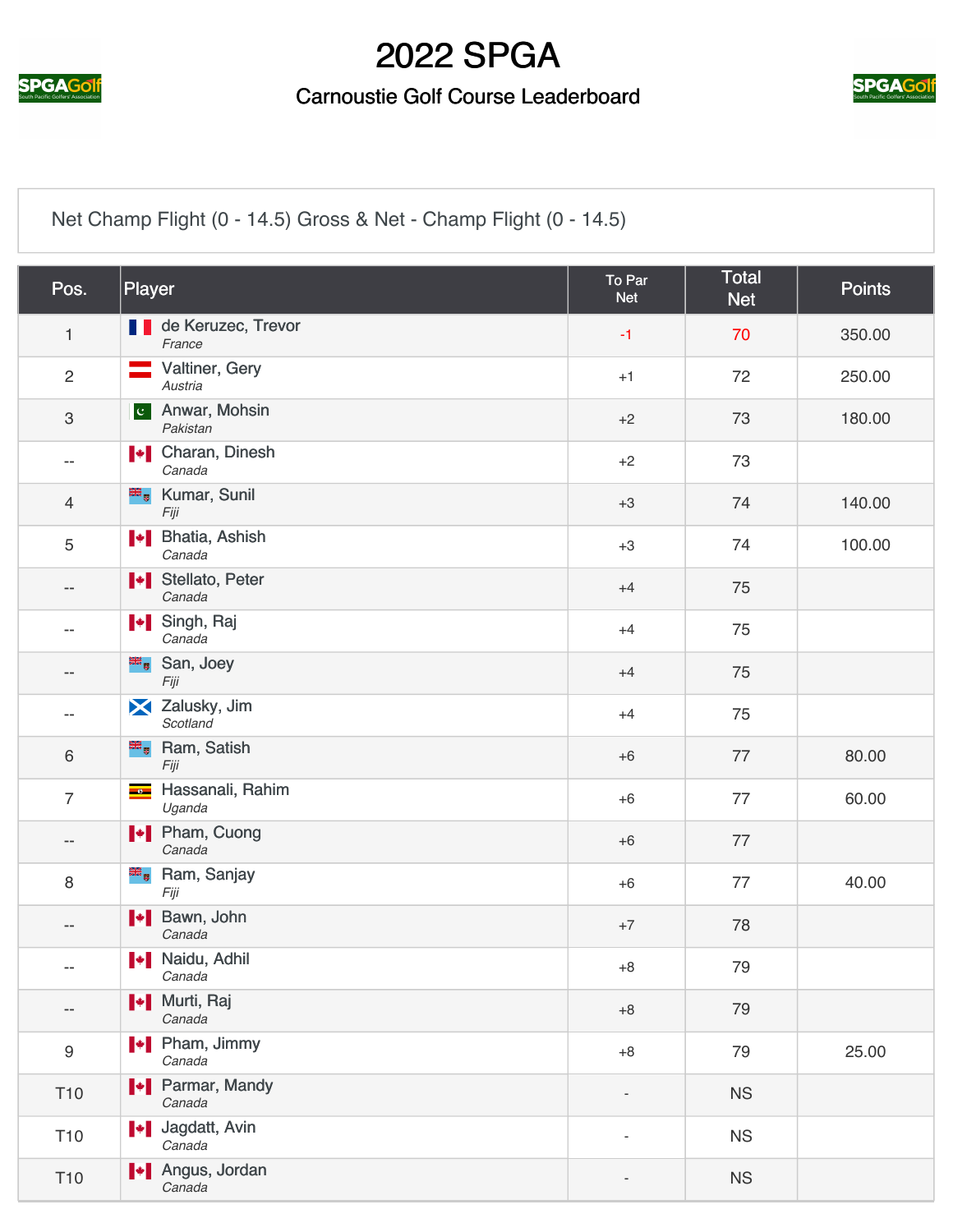

Carnoustie Golf Course Leaderboard



Total Points Allocated: 1225.00